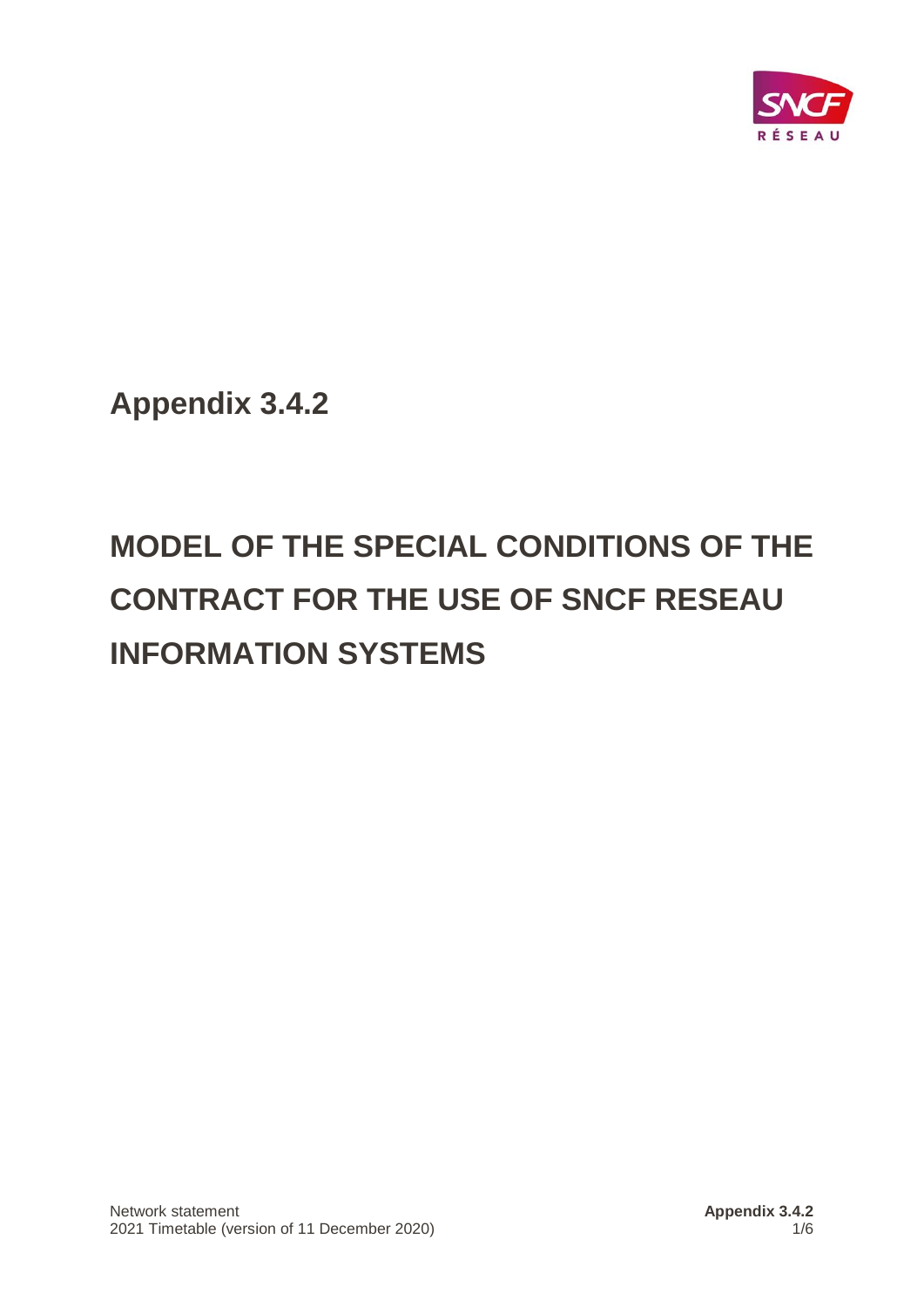# **Between**

.............................................., a company registered in the trade register of ......... under the No. ........................................ (SIREN No...................................................) whose registered head office is located at ........................................................................,represented by ………………........*(surname, first name, job title),*

hereinafter referred to as "the Client"

Of the first part,

### **and**

**SNCF RESEAU Société Anonyme (SA)**, with share capital of five hundred million euros, entered on the Bobigny Trade and Companies Register under no. B 412 280 737, with registered headquarters at 15-17 rue Jean-Philippe Rameau 93200 Saint-Denis, represented by Arnaud SOHIER, Sales Director,

hereinafter referred to as "SNCF Réseau",

On the other hand,

hereinafter jointly referred to as the "Parties",

The parties have agreed to the following: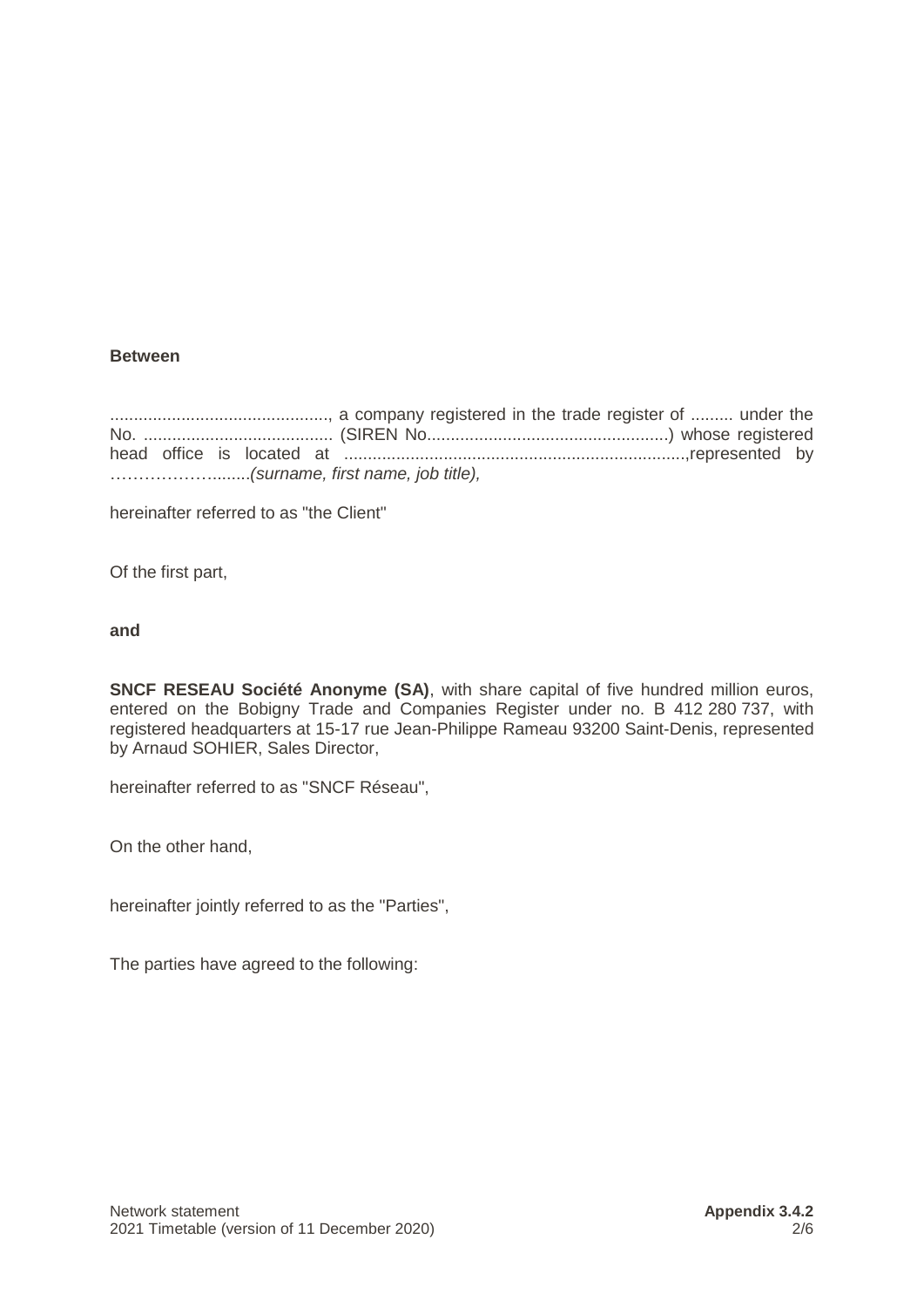# **TABLE OF CONTENTS**

| ARTICLE 1 - PURPOSE OF THE CONTRACT                                                                      | $\overline{4}$ |
|----------------------------------------------------------------------------------------------------------|----------------|
| <b>ARTICLE 2 – DURATION</b>                                                                              | $\overline{4}$ |
| <b>ARTICLE 3 - INVOICING AND PAYMENT TERMS FOR AN IS SERVICE</b>                                         | $\overline{4}$ |
| ARTICLE 4 – EMPLOYEES APPOINTED BY THE PARTIES                                                           | $\overline{4}$ |
| <b>ARTICLE 5 - PERIODIC CONTRACT MONITORING</b>                                                          | 5              |
| ARTICLE 6 – SCOPE OF THE MINIMUM IS SERVICES PROVIDED IN THE CONTEXT OF THE<br><b>MINIMUM IS SERVICE</b> | 6              |
| <b>ARTICLE 7 – SPECIFIC CONDITIONS</b>                                                                   | 6              |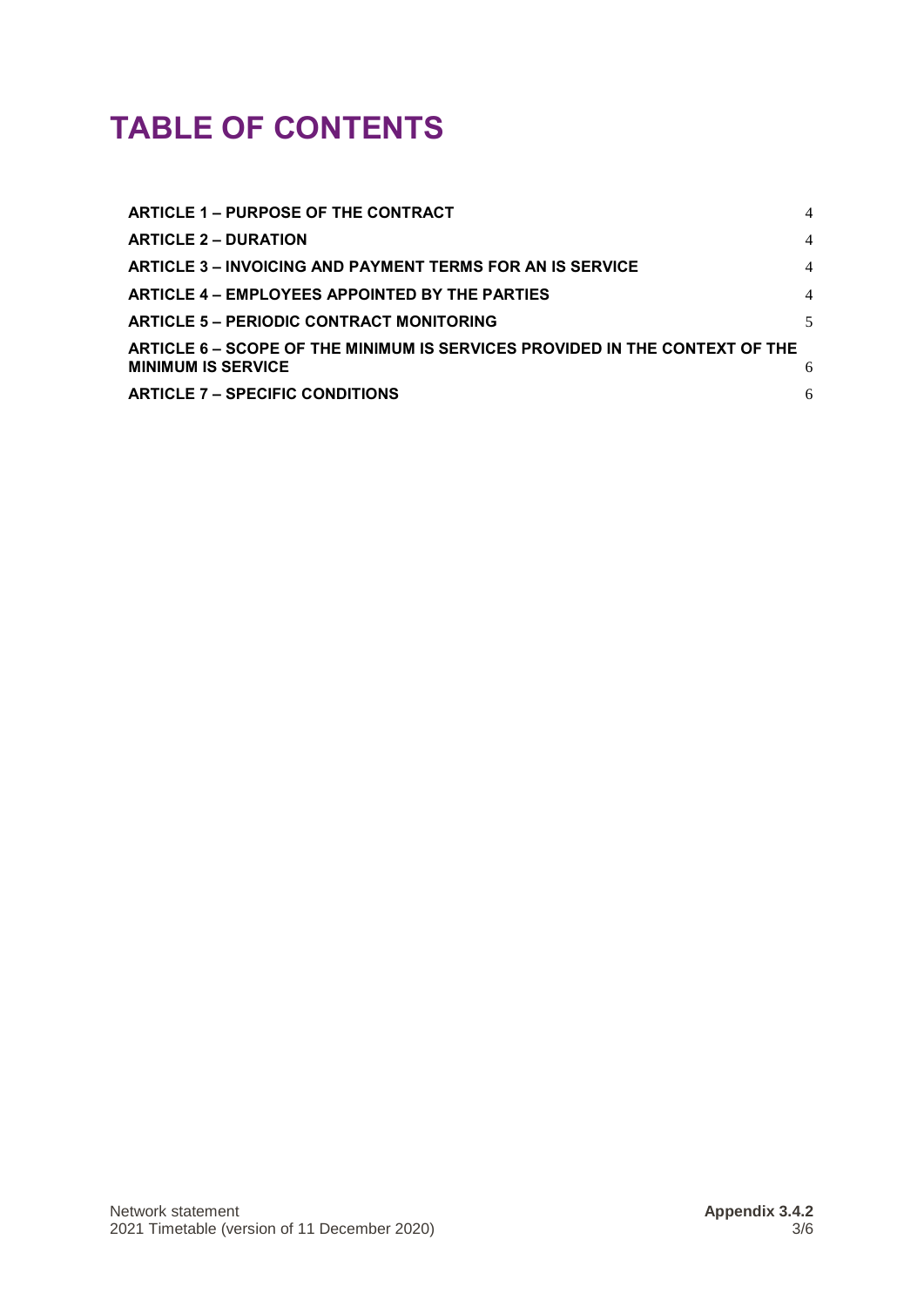# <span id="page-3-0"></span>**ARTICLE 1 – PURPOSE OF THE CONTRACT**

Within the framework determined by the network reference document, the purpose of these special conditions of use is to define the technical and financial conditions and procedures for the Customer's use of the information systems (IS) services that SNCF Réseau has made available which are defined in the IS services catalogue. These special conditions are provided in support of the General Conditions of the Contract for the use of information systems and for the purpose of providing supplementary details.

# <span id="page-3-1"></span>**ARTICLE 2 – DURATION**

The validity period of this contract extends to the 2021 timetable, except for the complete settlement of sums due by SNCF Réseau or the Customer.

It can not be tacitly renewed.

# <span id="page-3-2"></span>**ARTICLE 3 – INVOICING AND PAYMENT TERMS FOR AN IS SERVICE**

Invoices are sent to the Customer at the following address:

*(To complete)*

The Customer pays SNCF Réseau invoices by bank transfer.

The SNCF Réseau bank details are:

Account holder: SNCF RESEAU péages Address: PARIS OPERA Bank code: 30,003 Account number: 03,620/00020216907 RIB: 50 IBAN: FR76 30003 03620 00020216907 50 BIC ADDRESS SWIFT: SOGEFRPPHPO

The Customer's bank details are: *(to be completed)*

Account holder: Address: Bank code: Account number: RIB: IBAN: BIC ADDRESS SWIFT:

### <span id="page-3-3"></span>**ARTICLE 4 – EMPLOYEES APPOINTED BY THE PARTIES**

For the execution of the Contract:

• SNCF Réseau appoints the following person as contact for the Customer: Arnaud SOHIER, Sales Director, 174 avenue de France 75013 Paris, 01 53 94 34 35 / [arnaud.sohier@reseau.sncf.fr.](mailto:arnaud.sohier@reseau.sncf.fr)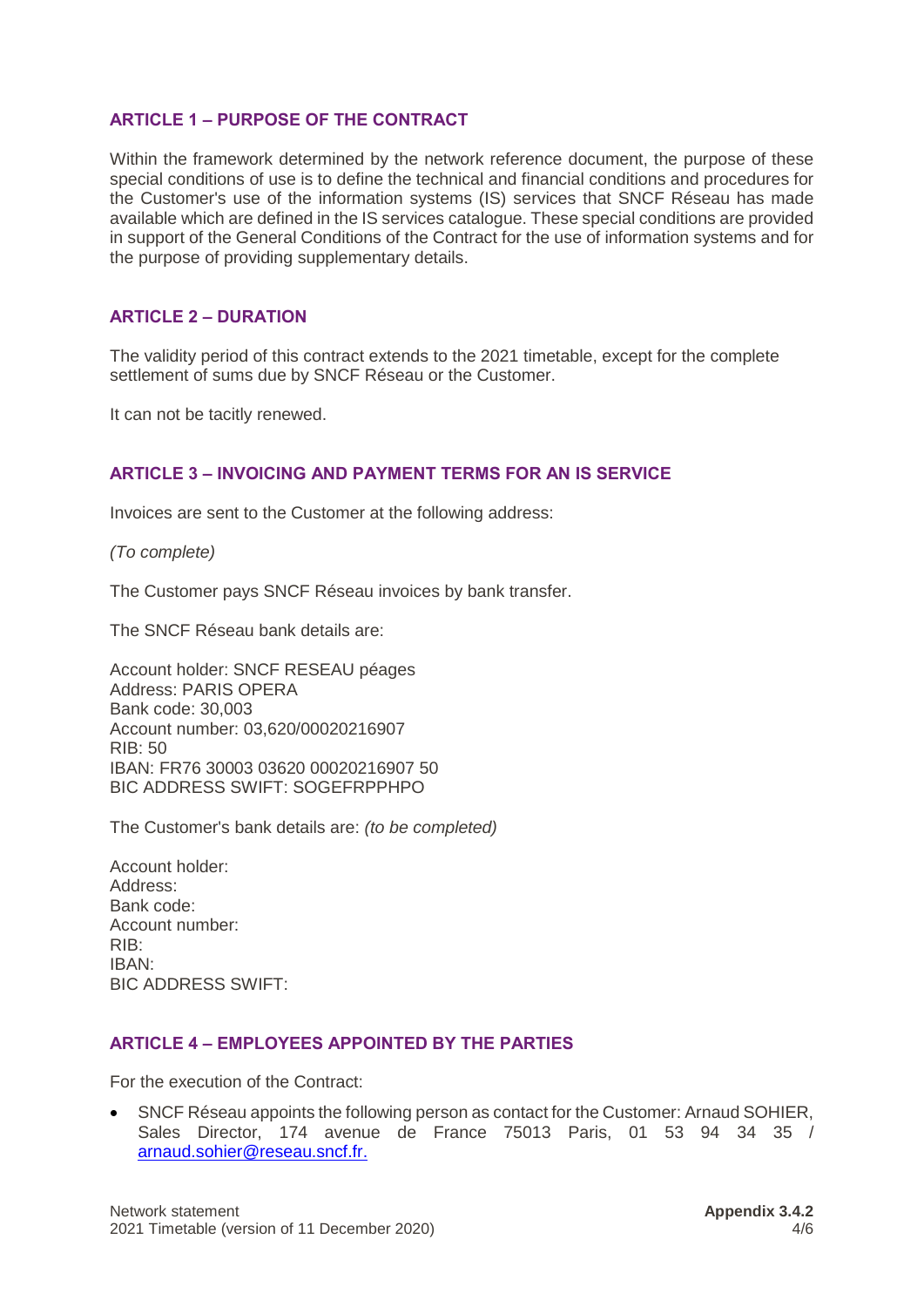• The Customer appoints the following contact person for SNCF Réseau: *(name, job title, address, telephone/email).*

Any exchanges between the Parties relating to this contract can be validly transmitted to the previously designated addresses and persons.

In addition, the Client designates its IS referent for SNCF Réseau as: *(to be completed)*

| Surname/First name: |  |
|---------------------|--|
| Address:            |  |
| email:              |  |
| Telephone:          |  |

If there are several IS referents, the Customer has will list them as an appendix to these special conditions of use.

The SNCF Réseau IS referent centralises, verifies and validates the Customer's requests related to IS services, except for technical and functional assistance requests that can be addressed by users directly to [supportclients.si@reseau.sncf.fr.](mailto:supportclients.si@reseau.sncf.fr) Notice of interruptions, whether programmed or not, are sent by SNCF Réseau. SNCF Réseau sends this information to the Customer by e-mail from [supportclients.si@reseau.sncf.fr.](mailto:supportclients.si@reseau.sncf.fr)

In the event that the IS referent(s) designated in this article is/are modified during the timetable, the Customer shall inform SNCF Réseau by e-mail sent to [supportclients.si@reseau.sncf.fr.](mailto:supportclients.si@reseau.sncf.fr) This modification only becomes effective after SNCF Réseau confirmation of receipt by return mail.

# <span id="page-4-0"></span>**ARTICLE 5 – PERIODIC CONTRACT MONITORING**

Meetings to monitor the execution of this contract are set up as follows:

### **5.1 Purpose of the meetings**

The meetings for monitoring the execution of this contract are intended to:

- Verify that each Party respects their commitments,
- Ensure that IS services are in line with the changing needs of the Customer,
- Develop the contract accordingly.

# **5.2 Participants**

The Parties designate the following participants:

| <b>SNCF RÉSEAU*</b>                 | <b>Customer*</b>                    |
|-------------------------------------|-------------------------------------|
| Name and Position (To be completed) | Name and Position (To be completed) |

\* The composition of the meetings is provided as a guide and may be adapted according to the agenda.

# **5.3 Frequency**

Meetings are held at the following frequency: *(To complete).* The corresponding provisional timetable is available in the appendix.